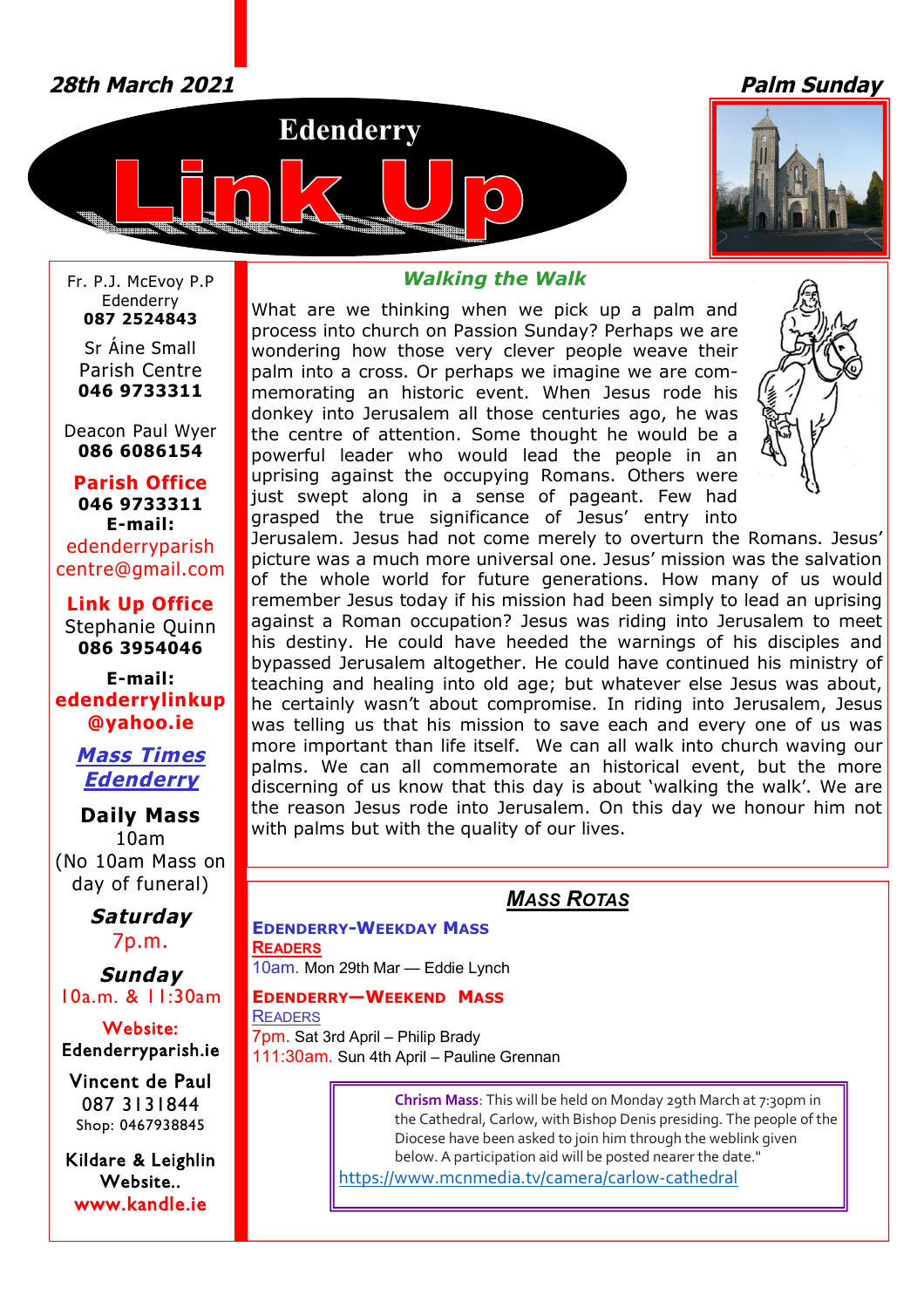# **Community Notices PARISH LOTTO DRAW**

**Please note:** the Parish Office is closed due to the new level 5 restrictions. Masses will go ahead via Webcam.. if you would like to book a Mass or have any queries please call **Stephanie** @ 086 3954046 / **Mary** @ 085 1434132 **email:** [edenderryparishcentre@gmail.com.](mailto:edenderryparishcentre@gmail.com.) **Mass Cards:** If you would like to purchase a Mass card, Stephanie will be in the Office on Monday - Wednesday & Friday mornings from 10am to 11:30am. Please ring the doorbell. **Baptisms**: a simple reminder that baptisms may continue during this more restrictive phase, The attendance at each baptism is strictly limited to six. **Affordable Live-in Homecare:** provides live-in carers for

the elderly in your area. If you are looking for a live-in carer for your relative, please call Eileen or Tom today on 087 9916791 or 087 7440729. Our website is [www.alhomecare.ie](http://www.alhomecare.ie)

**Weekly Envelope Box:** can be picked up in the Parish Office on Mon - Wed - Fri morning from 10am to 11:30am: **Silver Ring:** found in St Mary's Cemetery. Contact the Parish Office for more info.

Don't forget to Put your Clocks <u>deal</u> *forward one hour Saturday night.*



*Live every moment Laugh everyday Love beyond words*



OUR PRAYERS ARE ASKED FOR:

*Seamus Kavanagh, Naas formerly Edenderry*

 *May he Rest in Peace. Our Sympathy to his family* 

**1 €10,000 Jackpot Winner, William McNamee - Rhode 23 Matched 3's won €44 each 1 local Winner Jessie Williams C/O Majella's Next Week's Jackpot €10,000 10 19 20 24 Palm Sunday:** Psalm will be available for collection immediately after Mass on Sunday 28th March for **1 hour after Mass**. Please wear a face mask, social distancing will be adhered to. Thank you. **The Traditional Easter Blessing of Foods:** will take place virtually on Easter Sunday morning at the 11:30am online Mass. Foods will be blessed in your home as **Food is not** to be left into the Church this

**RESULTS FOR DRAW HELD ON** 

**Wednesday 24th March 2021 NUMBERS DRAWN**

# **Easter Collection**

Easter Collections for the priest of the parish will take place at all Masses this weekend. Envelopes are in the Boxes or in the Church Porch. Thank you for your continued support.

# **MASSES FOR THE COMING WEEK**

**Saturday 7pm:** Kay Delamere, Months mind Mass; James Walsh; Lizzie O' Grady; John & Mary O'Connor; Mary & William Forde;

**Sunday 11:30am:** Ken Collins, Months mind Mass; Andy Farrell; Sam Kellett

**Monday 10am: Tuesday 10am: Wednesday 10am: Mass Card Intentions Holy Thursday no 10am Mass Good Friday no 10am Mass:**

**Holy Saturday pm:** Elizabeth Smullen; Mick & Bridgie Cleary; Sean **Connolly** 

**Easter Sunday 11:30am:** *For the people of the Parish;* Mary & Michael Haughton, 1st Anniversary; G. Lynch; Kathleen Farrell; John & Bridget McDonnell; Christopher & Mary Hurst; Colin McLachlan; Damien McKeon; Phil Murphy;

**Monday (Bank Holiday) 10am:** 



*We Pray for the following whose Anniversary occurs around this time.* 

*Liam Staunton Jim & Maura Fanning Bridget Kelly*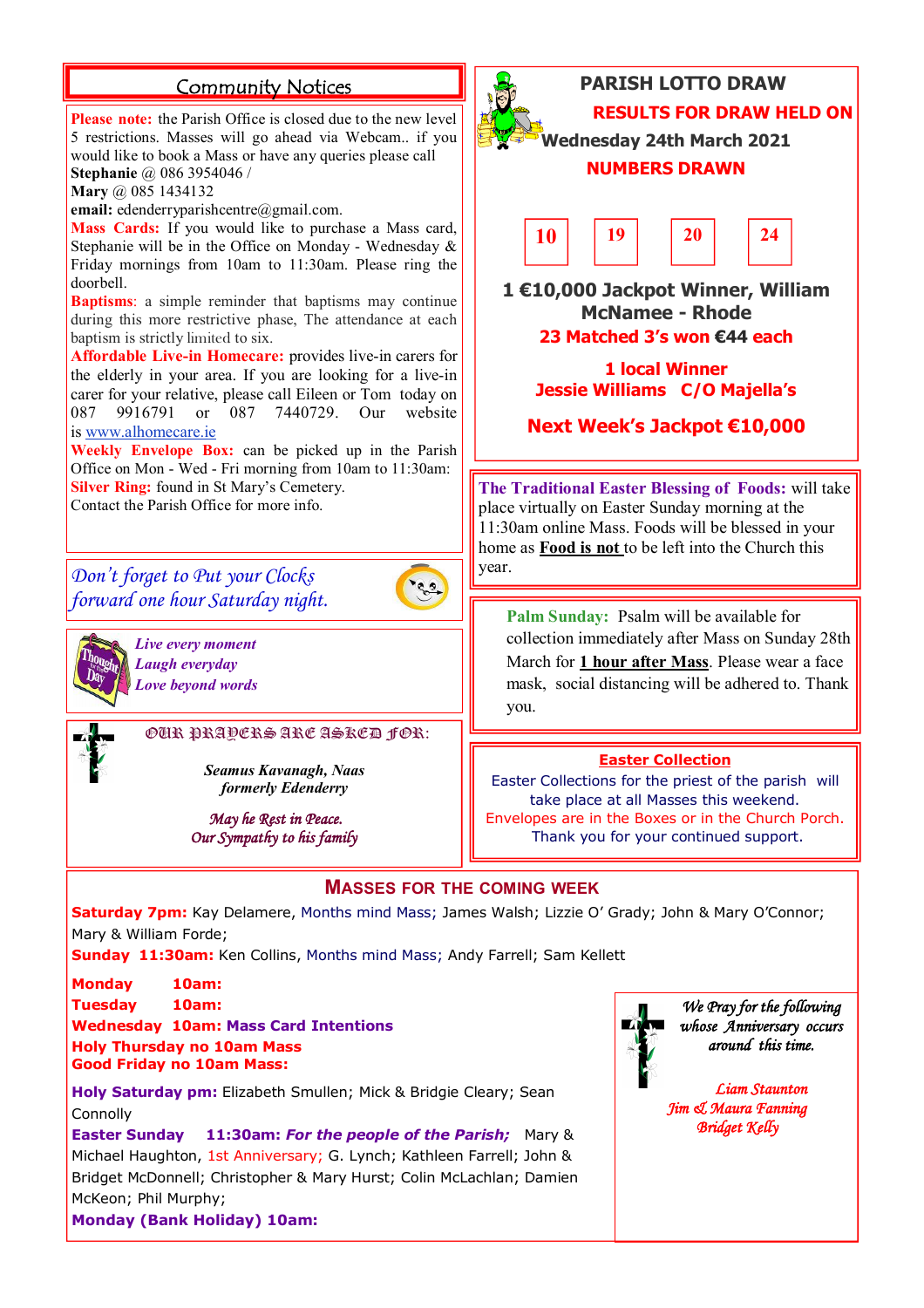#### **Priest:** *The Lord be with you* **People: And with your Spirit**

#### OPENING PRAYER

Almighty ever–living God, who as an example of humility for the human race to follow caused our Saviour, Jesus Christ, to come among us and suffer death on a cross, grant that we may heed his lesson of patient suffering. Through Christ our Lord. Amen.

# **FIRST READING**: Is 50:4-7

*A reading from the prophet Isaiah.*

The Lord has given me a disciple's tongue. So that I may know how to reply to the wearied he provides me with speech. Each morning he wakes me to hear, to listen like a disciple. The Lord has opened my ear. For my part, I made no resistance, neither did I turn away. I offered my back to those who struck me, my cheeks to those who tore at my beard; I did not cover my face against insult and spittle. The Lord comes to my help, so that I am untouched by the insults. So, too, I set my face like flint; I know I shall not be shamed.

The word of the Lord.

# **RESPONSORIAL PSALM:** *Ps 21:8-9. 17-20. 23- 24*

#### **Response: My God, my God, why have you forsaken me?**

1. All who see me deride me. They curl their lips, they toss their heads. 'He trusted in the Lord, let him save him; let him release him if this is his friend.'

## **Response:**

2. Many dogs have surrounded me, a band of the wicked beset me. They tear holes in my hands and my feet. I can count every one of my bones.

#### **Response:**

3. They divide my clothing among them. They cast lots for my robe. O Lord, do not leave me alone, my strength, make haste to help me!

# **Response:**

## **SECOND READING: Phil 2:6-11**

*A reading from the letter of St. Paul to the Philippians.* His state was divine, yet he did not cling to his equality with God but emptied himself to assume the condition of a slave, and became as men are; and being as all men are, he was humbler yet, even to accepting death, death on a cross. But God raised him high and gave him the name which is above all other names so that all beings in the heavens, and on earth and in the underworld, should bend the knee at the name of Jesus and that every tongue should acclaim Jesus Christ as Lord, to the glory of God the Father.

The word of the Lord.

#### *GOSPEL ACCLAMATION*

Praise to you, O Christ, King of eternal glory! Christ was humbler yet, even to accepting death, death on a cross. But God raised him high and gave him the name which is above all names. Praise to you, O Christ, King of eternal glory.

#### **GOSPEL:** Mark 14:1-15:47

A reading from the holy Gospel according to Mark. The passion of our Lord Jesus Christ according to Mark.

- N. When the hour came he took his place at table, and the apostles with him. And he said to them,
- J. 'I have longed to eat this passover with you before I suffer; because, I tell you, I shall not eat it again until it is fulfilled in the kingdom of God'.

N. Then, taking a cup, he gave thanks and said,

- J. 'Take this and share it among you, because from now on, I tell you, I shall not drink wine until the kingdom of God comes'.
- N. Then he took some bread, and when he had given thanks, broke it and gave it to them, saying,
- J. 'This is my body which will be given for you; do this as a memorial of me'.
- N. He did the same with the cup after supper, and said,
- J. 'This cup is the new covenant in my blood which will be poured out for you. 'And yet, here with me on the table is the hand of the man who betrays me. The Son of Man does indeed go to his fate even as it has been decreed, but alas for that man by whom he is betrayed!'
- N. And they began to ask one another which of them it could be who was to do this thing. A dispute arose also between them about which should be reckoned the greatest, but he said to them,
- J. 'Among pagans it is the kings who lord it over them, and those who have authority over them are given the title Benefactor. This must not happen with you. No; the greatest among you must behave as if he were the youngest, the leader as if he were the one who serves. For who is the greater: the one at table or the one who serves? The one at table, surely? Yet here am I among you as one who serves! 'You are the men who have stood by me faithfully in my trials; and now I confer a kingdom on you, but I have prayed for you, Simon, that your faith may not fail, and you, in your turn must strengthen your brothers.'
- N. He answered
- O. Lord, I would be ready to go to prison with you, and to death.'
- N. Jesus replied,
- J. 'I tell you, Peter, by the time the cock crows today you will have denied three times that you know me.
- N. He said to them,
- J. 'When I sent you out without purse or haversack or sandals, were you short of anything
- N. They answered,
- **C. 'No'**  N. He then left to make his way as usual to the Mount of Olives, with the disciples following. When they reached the place he said to them, J. 'Pray not to be put to the test'.
- N. Then he withdrew from them, about a stone's throw away, and knelt down and prayed,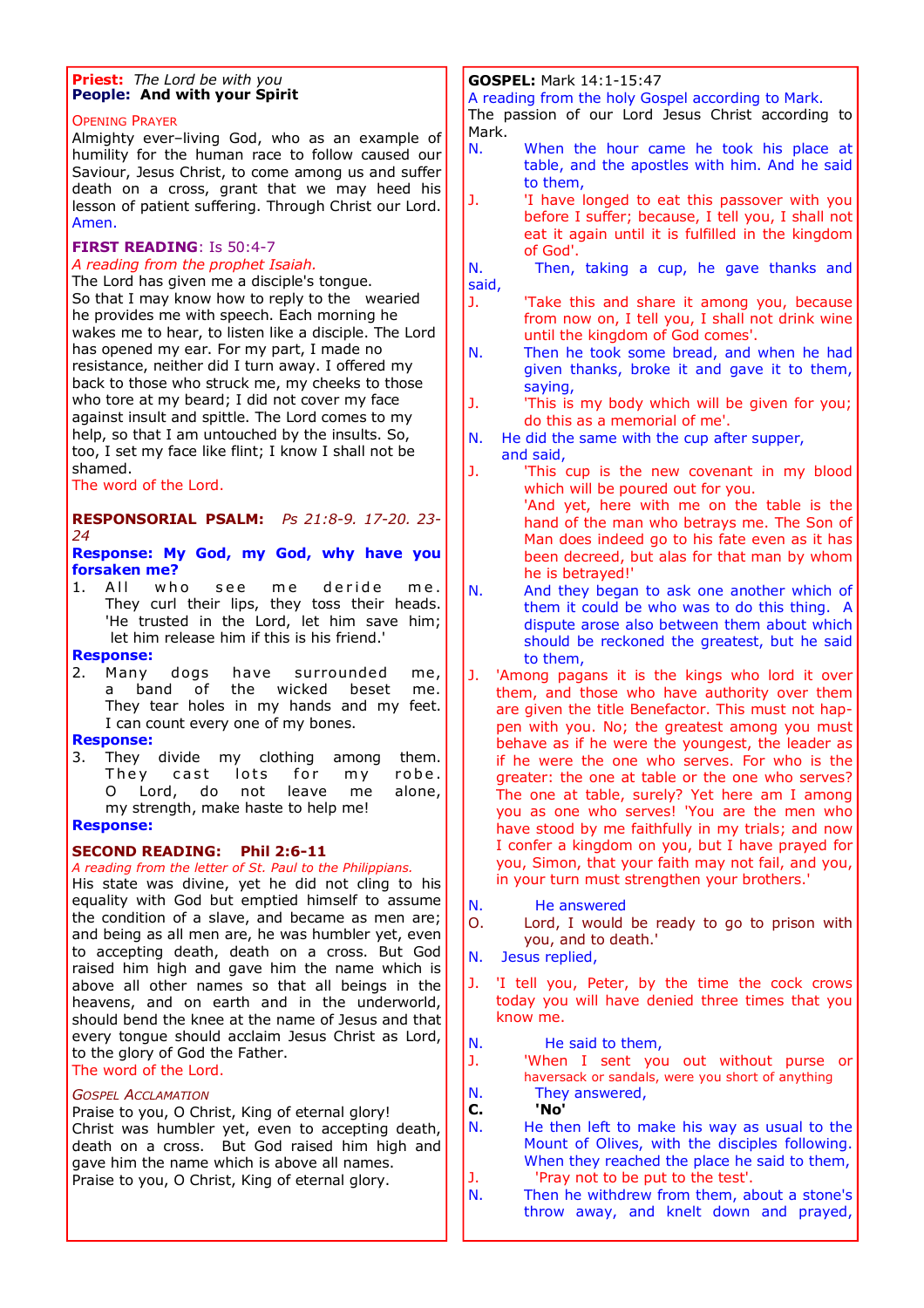- J. 'Father, if you are willing, take this cup away from me. Nevertheless, let your will be done, not mine.'
- N. Then an angel appeared to him, coming from heaven to give him strength. In his anguish he prayed even more earnestly, and his sweat fell to the ground like great drops of blood. When he rose from prayer he went to the disciples and found them sleeping for sheer grief. He said to them,
- J. 'Why are you asleep?. 'Get up and pray not to be put to the test.'
- N. He was still speaking when a number of men appeared, and at the head of them the man called Judas, one of the Twelve, who went up to Jesus to kiss him. Jesus said,

J. 'Judas, are you betraying the son of Man with a kiss?'

N. His followers, seeing what was happening, said,

#### **C. 'Lord, shall we use our swords?'**

- N. And one of them struck out at the high priest's servant, and cut off his right ear. But at this Jesus spoke.
- J. 'Leave off!' 'That will do!'
- N. And touching the man's ear he healed him. Then Jesus spoke to the chief priests and captains of the Temple guard and elders who had come for him. He said.
- J. 'Am I a brigand that you had to set out with swords and clubs? When I was among you in the Temple day after day you never moved to lay hands on me. But this is your hour; this is the reign of darkness.'
- N. They seized him then and led him away, and they took him to the high priest's house. Peter followed at a distance. They had lit a fire in the middle of the courtyard and Peter sat down among them, and as he was sitting there by the blaze a servant-girl saw him, peered at him, and said,
- O. 'This person was with him too'.
- N. But he denied it, saying.
- O. 'Woman, I do not know him.'
- N. 'Shortly afterwards someone else saw him and said,
- O. 'You are another of them'.
- N. But Peter replied,
- O. 'I am not, my friend'.
- N. About an hour later another man insisted, saying,
- O. 'This fellow was certainly with him. Why, he is a Galilean.'
- N. Peter said
- O. 'My friend,' I do not know what you are talking about.'
- N. At that instant, while he was still speaking, the cock crew, and the Lord turned and looked straight at Peter, and Peter remembered what the Lord had said to him, 'Before the cock crows today, you will have disowned me three times'. And he went outside and wept bitterly. Meanwhile the men who guarded Jesus were mocking and beating him. They blindfolded him and questioned him.
- **C. 'Play the prophet'. 'Who hit you then?'**
- N. And they continued heaping insults on him. When day broke there was a meeting of the elders of the people, attended by the chief

priests and scribes. He was brought before their council, and they said to him,

- **C. 'If you are the Christ, tell us'.**
- **N. He replied.**
- J. 'If I tell you, 'you will not believe me, and if I question you, you will not answer. But from now on, the Son of Man will be seated at the right hand of the Power of God.
- N. Then they all said,
- **C. 'So you are the Son of God then?'**
- N. He answered,
- J. 'It is you who say I am'.
- N. They said
- **C. 'What need of witnesses have we now? 'We have heard it for ourselves from his own lips.'**
- N. The whole assembly then rose, and they brought him before Pilate. They began their accusation by saying,
- **C. 'We found this man inciting our people to revolt, opposing payment of the tribute to Caesar, and claiming to be Christ, a king'.**
- N. Pilate put to him this question,
- O. 'Are you the king of the Jews?'
- N. He replied
- J. 'It is you who say it'.
- N. Pilate then said to the chief priests and the crowd,
- O. 'I find no case against this man'.
- N. But they persisted,
- **C. 'He is inflaming the people with his teaching all over Judaea; it has come all the way from Galilee, where he started, down to here'.**
- N. When Pilate heard this, he asked if the man were a Galilean; and finding that he came under Herod's jurisdiction he passed him over to Herod who was also in Jerusalem at that time. Herod was delighted to see Jesus; he had heard about him and had been wanting for a long time to set eyes on him; moreover, he was hoping to see some miracle worked by him. So he questioned him at some length; but without getting any reply. Meanwhile the chief priests and the scribes were there, violently pressing their accusations. Then Herod, together with his guards, treated him with contempt and made fun of him; he put a rich cloak on him and sent him back to Pilate. And though Herod and Pilate had been enemies before, they were reconciled that same day. Pilate then summoned the chief priests and the leading men and the people. He said

O. 'You brought this man before me as a political agitator. Now I have gone into the matter myself in your presence and found no case against the man in respect of all the charges you bring against him. Nor has Herod either, since is he has sent him back to us. As you can see, the man has done nothing that deserves death, So I shall have him flogged and then let him go.'

N. But as one man they howled,

## **C. 'Away with him! Give us Barabbas!'**

#### N. This man had been thrown into prison for causing a riot in the city and for murder.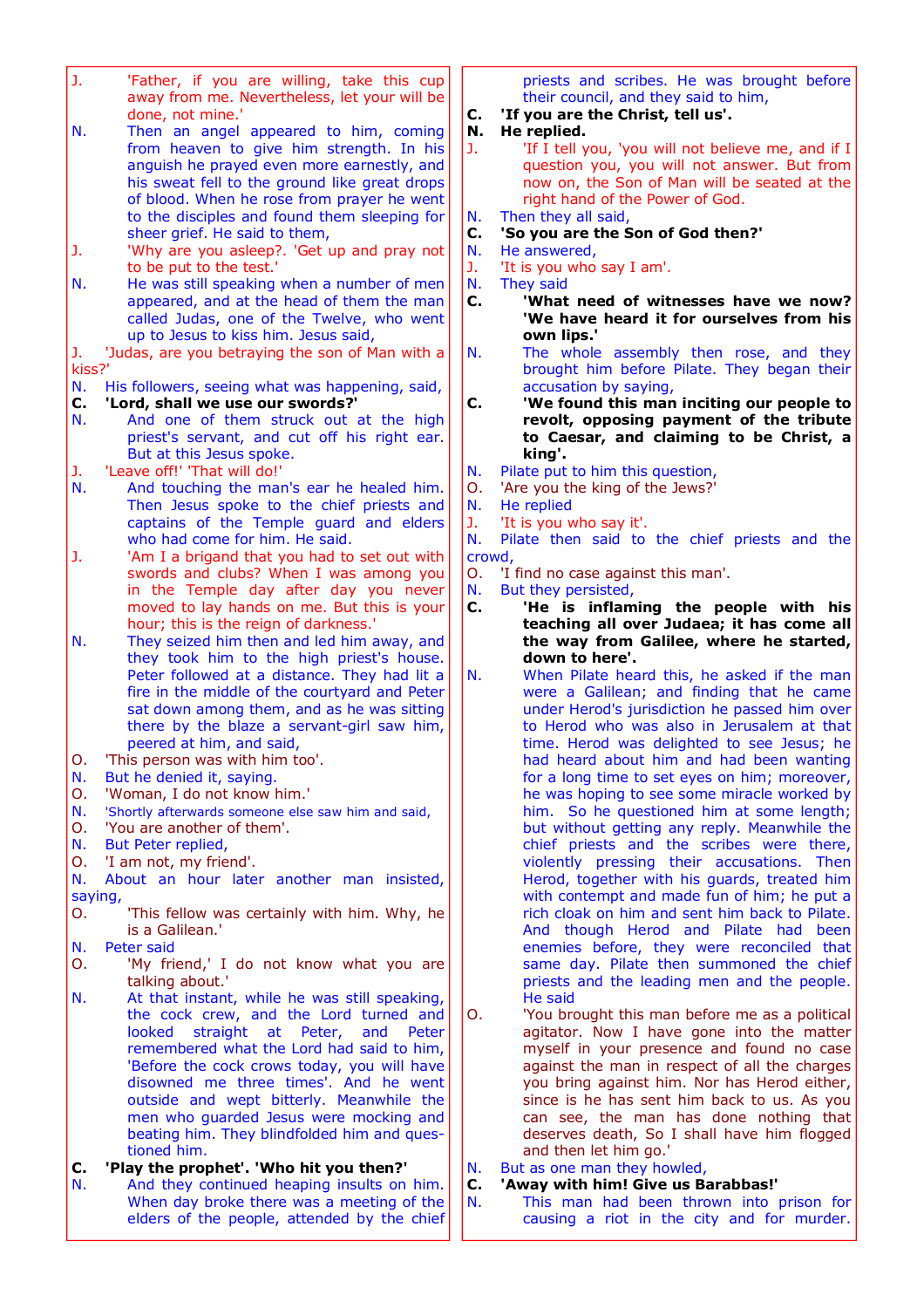addressed them again, but they shouted back,

## **C. 'Crucify him! Crucify him!'**

- N. And for the third time he spoke to them,
- O. 'Why? What harm has this man done? I have found no case against him that deserves death, so I shall have him punished and then let him go'
- N. But they kept on shouting at the top of their voices, demanding that he should be crucified. And their shouts were growing louder. Pilate then gave his verdict: their demand was to be granted. He released the man they asked for, who had been imprisoned for rioting and murder, and handed Jesus over to them to deal with as they pleased. As they were leading him away they seized on a man, Simon from Cyrene, who was coming in from the country, and made him shoulder the cross and carry it behind Jesus. Large numbers of people followed him, and of women too, who mourned and lamented for him. But Jesus turned to them and said,
- J. 'Daughters of Jerusalem, do not weep for me; weep rather for yourselves and for your children.
- N. Now with him they were also leading out two other criminals to be executed. When they reached the place called The Skull, they crucified him there and the two criminals also, one on the right, the other on the left. Jesus said,
- J. 'Father, forgive them; they do not know what they are doing'.
- N. Then they cast lots to share out his clothing. The people stayed there watching him. As for the leaders, they jeered at him, saying,
- **C. 'He saved others,' let him save himself if he is the Christ of God, the Chosen One.'**
- N. The soldiers mocked him too, and when they approached to offer vinegar they said,
- **C. 'If you are the king of the Jews, save yourself'.**
- N. Above him there was an inscription: 'This is the King of the Jews'. One of the criminals hanging there abused him, saying,
- O. 'Are you not the Christ?' 'Save yourself and us as well.'
- N. But the other spoke up and rebuked him.
- O. 'Have you no fear of God at all?' he said. 'You got the same sentence as he did, but in our case we deserved it: we are paying for what we did. But this man has done nothing wrong. Jesus,' he said 'remember me when you come into your kingdom.'
- N. He replied
- J. 'Indeed, I promise you, 'today you will be with me in paradise.'
- N. It was now about the sixth hour and, with the sun eclipsed, a darkness came over the whole land until the ninth hour. The veil of the Temple was torn right down the middle; and when Jesus had cried out in a loud voice, he said,
- J. 'Father, into your hands I commit my spirit'.

*N.* With these words he breathed his last. *(All kneel and pause a moment)* When the centurion saw what had taken place, he

gave praise to God and said,

O. 'This was a great and good man'.

N. And when all the people who had gathered for the spectacle saw what had happened, they went home beating their breasts. All his friends stood at a distance; so also did the women who had accompanied him from Galilee, and they saw all this happen. Then a member of the council arrived, an upright and virtuous man named Joseph. He had not consented to what the others had planned and carried out. He came from Arimathaea, a Jewish town, and he lived in the hope of seeing the kingdom of God. This man went to Pilate and asked for the body of Jesus. He then took it down, wrapped it in a shroud and put him in a tomb which was hewn in stone in which no one had yet been laid. It was Preparation Day and the sabbath was imminent. Meanwhile the women who had come from Galilee with Jesus were following behind. They took note of the tomb and of the position of the body. Then they returned and prepared spices and ointments. And on the sabbath day they rested, as the Law required.

# *The Gospel of the Lord*

Praise to you, Lord Jesus Christ.

#### **PRAYER OVER THE GIFTS**

Lord, may the suffering and death of Jesus, your only Son, make us pleasing to you. Alone we can do nothing, but may this perfect sacrifice win us mercy and love. We ask this in the name of Jesus the Lord. Amen.

#### PRAYER AFTER COMMUNION

Lord, you have satisfied our hunger with this Eucharistic food. The death of your Son gives us hope and strengthens our faith. May his resurrection give us perseverance and lead us to salvation. We ask this through Christ our Lord. Amen.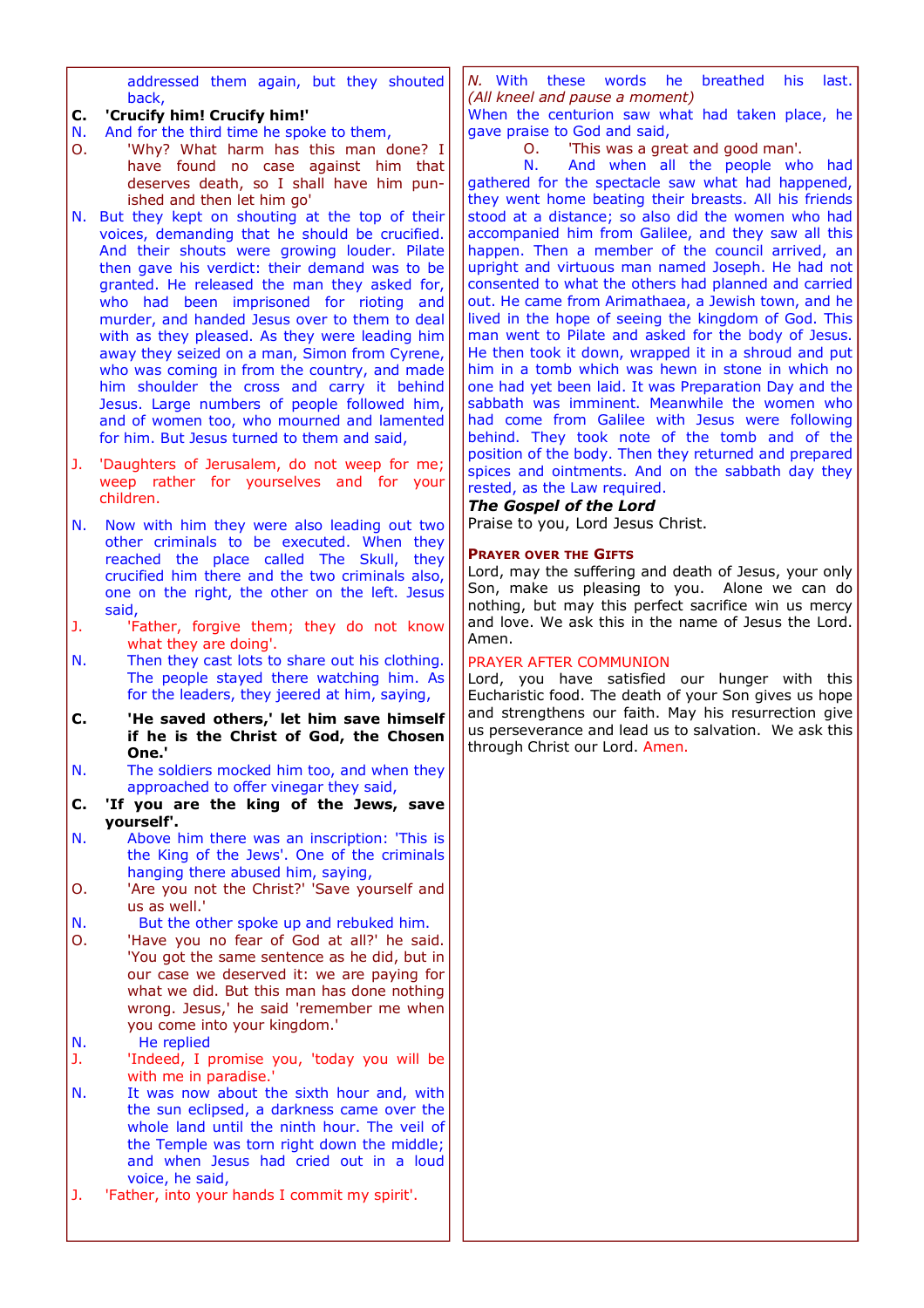# Он от Снегси-

Each vear, at the beginning of Holy Week. Bishoo Denis gathers the priests and people of the diocese at the Chrism Mass. He blesses the three holy oils: the oil of catechumens, the oil of the sick and the oil of chrism. During this Mass, the priests of the diocese renew their commitment to living their lives in the service of God and of others.

Bishop Denis blesses the oil of catechumens, the oil of the sick and consecrates the oil of chrism. The oil of catechumens is used at the baptism of children and adults. The oil of the sick is used for anointing those who are ill, and the oil of chrism is used at baptism, confirmation, ordination and the consecration of altars. The oil of chrism is the only one of the three oils scented with balsam. Bishop Denis breathes on the oil of chrism to call the Holy Spirit and consecrates it using these or similar words:

'Make this mixture of ail and perfume a sign and source of your blessing. Pour out the gifts of your Holy Spirit on our brothers and sisters who will be anointed with it. Let the splendour of holiness shine on the world from every place and thing signed by this oil'.

At the end of the Chrism Mass the oils are sent to every parish in the dioocese.

It is this oil of chrism that will be used to anoint you on the day of your confirmation. Bishop Denis or your priest will make the sign of the cross on your forehead and say the words; 'be sealed with the Holy Spirit.' This is the most solemn moment, when you are sealed with the spirit of God, a seal that cannot be broken, a seal that means that you belong to Christ and are now anointed to go and be a witness to the gospel in the **binow** 

CHRISM MASS 2021:

MONDAY, MARCH 29 @ 7:30 P.M.

ALL ARE WELCOME TO JOIN US ON HTTPS://MCNMEDIA.TV/CAMERA/CARLOW-CATHEDRAL